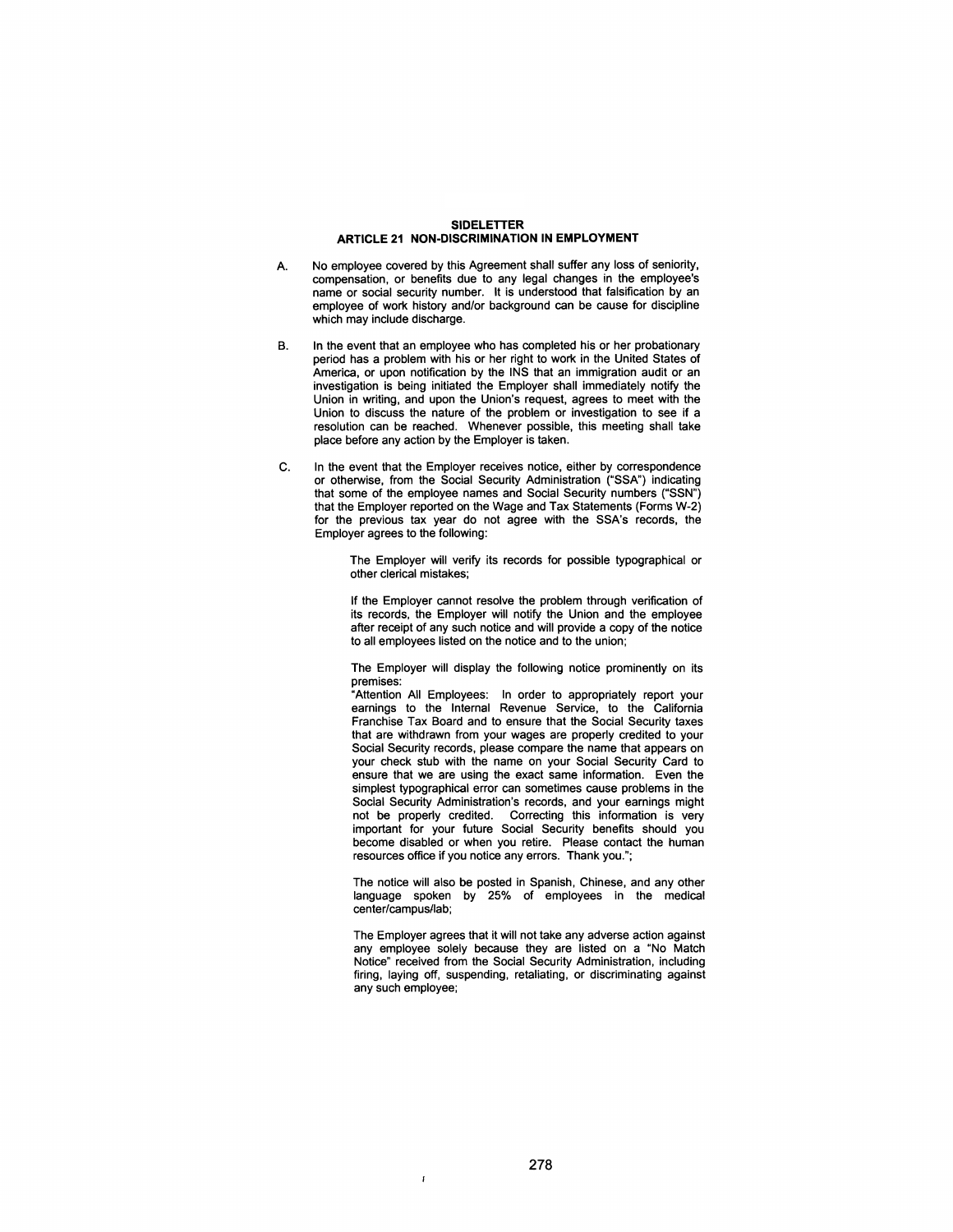## SIDELETTER REGARDING ARTICLE 21-NON-DISCRIMINATION IN **EMPLOYMENT** (cont.)

the Employer agrees not to improperly contact the SSA or any other governmental agency after receiving notice of a no-match from the SSA.

D. The University will insist that a federal immigration agent or a Department of Homeland Security (DHS) agent comply with legal requirements before they may be allowed to interrogate, search or seize the person or property of any employee while the employee is working on the University's premises and under the University's control. If permitted by law, the University will notify the Union by telephone to the union's office once it learns that a federal immigration agent or DHS agent wishes to interrogate, search or seize the person or property of any employee on the University's premises. The foregoing shall not require the University to notify the union or to deny any federal agency access to employee 1-9 records as required by law.

In the event that the Employer is served with a validly executed Search or Arrest warrant, the Employer shall arrange for a questioning of employees to occur in as private a setting as possible in the workplace.

- E. The parties will furnish to any employee terminated because he or she is not authorized to work in the United States of America, a copy of this Section of the Agreement.
- F. The Employer shall grant employees vacation time or leave without pay in accordance with the contract and existing policies when given one weeks' prior notice to attend any appointments scheduled by federal immigration officials or the U.S. Department of State with respect to immigration or citizenship status of the employee, spouse, domestic partner, child or parent. The Employer may require proof of the appointment and proof of the family relationship.
- G. The Employer shall not require or demand proof of immigration status, except as may be required by law. No employee shall be required to reverify status except as required by law (e.g. when documents showing proof of work authorization expire.)
- H. In the event that an employee is not authorized to work in the United States of America following his or her probationary or introductory period, and his or her employment is terminated for this reason, the Employer agrees to consider re-employment. If re-employed, the employee would have to provide valid work authorization.
- $\mathbf{l}$ . Should any change in laws or regulations relevant to these procedures occur, including but not limited to a court ruling that sets forth any new interpretation pertaining to these procedures, then, at the union's request, the parties shall meet to determine whether any adjustments to these procedures are necessary to comply with the new legal requirements. The University may need to comply with the law irrespective of its obligation to meet with the union.
- J. On the day that any employee is sworn in as a United States citizen, the Employer shall consider requests for vacation or leave without pay in accordance with the contract and existing policies. Such requests shall not be unreasonably denied.